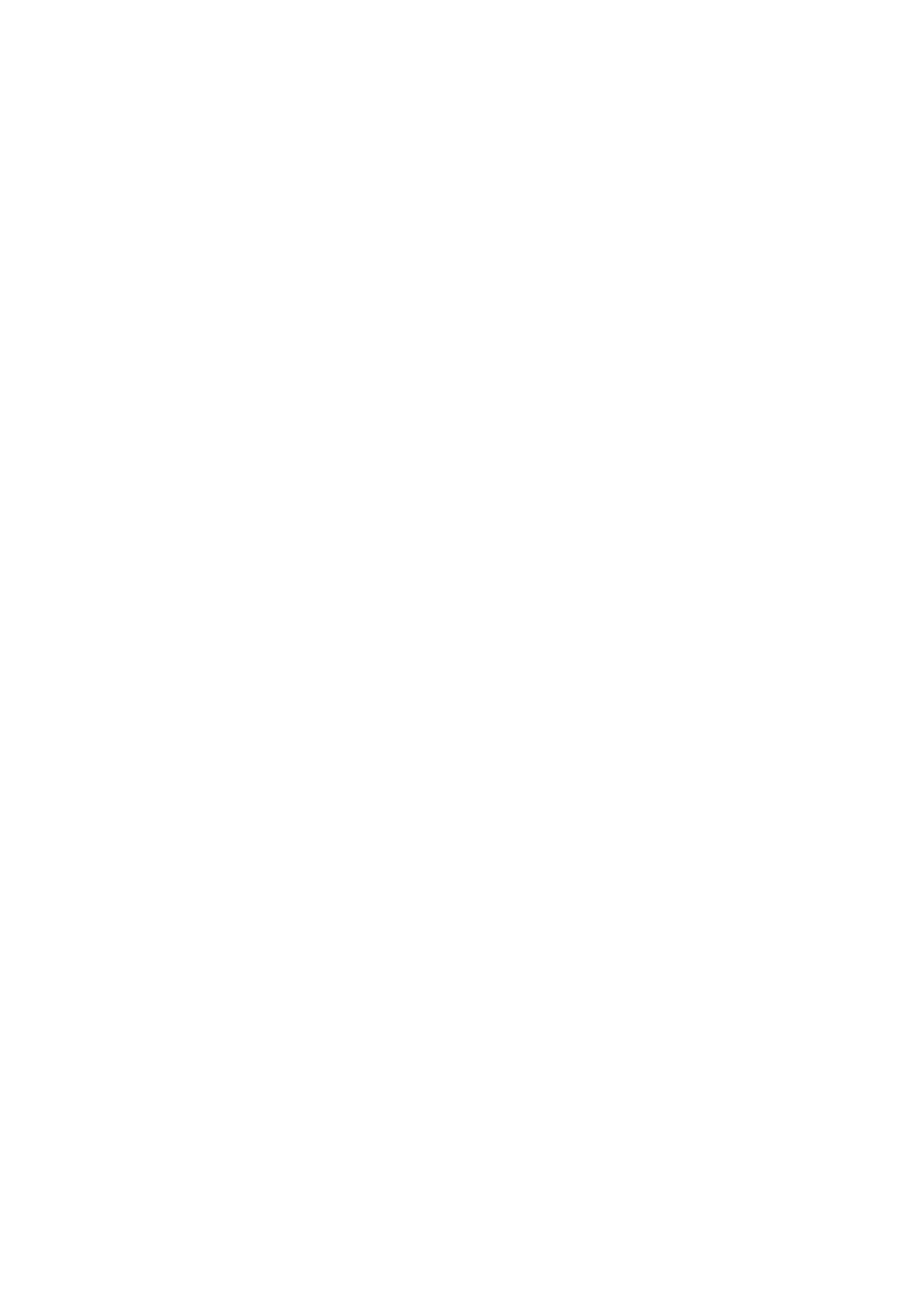# $\overline{a}$   $\overline{a}$   $\overline{a}$   $\overline{a}$   $\overline{a}$   $\overline{a}$   $\overline{a}$   $\overline{a}$   $\overline{a}$   $\overline{a}$   $\overline{a}$   $\overline{a}$   $\overline{a}$   $\overline{a}$   $\overline{a}$   $\overline{a}$   $\overline{a}$   $\overline{a}$   $\overline{a}$   $\overline{a}$   $\overline{a}$   $\overline{a}$   $\overline{a}$   $\overline{a}$   $\overline{$

# **1. STATEMENT OF ACCOUNTING POLICIES**

#### **REPORTING ENTITY**

**Uenuku is domiciled in New Zealand and is a registered incorporated society. The trust board was incorporated under the Charitable Trust Act 1957, on the 3rd of April 2014.** 

**The Trust completed a process of hui to confirm a mandate to proceed with settlement of claims for purposes of Waitangi Treaty Claims.** 

**These financial statements have been prepared in accordance with the Special Purpose accounting policies determined by governance.** 

**Prior year financial statements were been prepared in accordance with Special Purpose Framework for use by For-Profit Entities published by Chartered Accountants Australia and New Zealand. This**  has had no effect on the prior year or current year's figures.

**The financial statements have been prepared for the Trustees and the Inland Revenue Department.** 

# **GENERAL ACCOUNTING POLICIES**

**Unless otherwise stated the accounting policies recognised as appropriate for the measurement and reporting of earnings and financial position on an historical cost basis have been followed by the entity. The financial statements are presented in New Zealand dollars (NZ\$) which is the entity's presentation currency. All financial information presented in NZ\$ has been rounded to the nearest dollar.** 

# **SPECIFIC ACCOUNTING POLICIES**

#### **FINANCIAL INSTRUMENTS**

**The classification of financial instruments are held at amortised cost.** 

# **AMORTISED COST**

**Amortised Cost Includes assets and liabilities where the intention is to earn contractual cash flows in the nature of principal and interest payments. Such assets and liabilities are carried at amortised cost using the effective interest method. Gains and losses are recognised in profit or loss when the assets are derecognised or impaired, as well as through the amortisation process. This includes bank accounts and cash, accounts receivable, accounts payable and income in advance.** 

#### **ACCOUNTS RECEIVABLE**

**Accounts Receivable are recorded at amortised cost less an allowance for any uncollectible**  amounts. Debts that are known to be uncollectable are written of in the period that they are **identified.** 

#### **BANK ACCOUNTS AND CASH**

**Bank accounts and Cash are short term, highly liquid investments that are readily convertible to known amounts of cash and which are subject to an insignificant risk of changes in value. They are recorded at amortised cost.** 

#### **ACCOUNTS PAYABLE**

**Accounts payable are measured at amortised cost. If the Trust has not received an invoice, accruals are recorded at an estimate of the amount to be paid.** 

#### **FUNDRAISING AND GRANTS**

**Grant revenue is recognised when the conditions attached to the grant have been complied with.**  Where there are unfulfilled conditions attached to the grant, the amount relating to the unfulfilled **conditions is recognised as a liability and released to revenue as the conditions are fulfilled. This income comprises funding received from CFRT and the Office of Treaty Settlement.** 

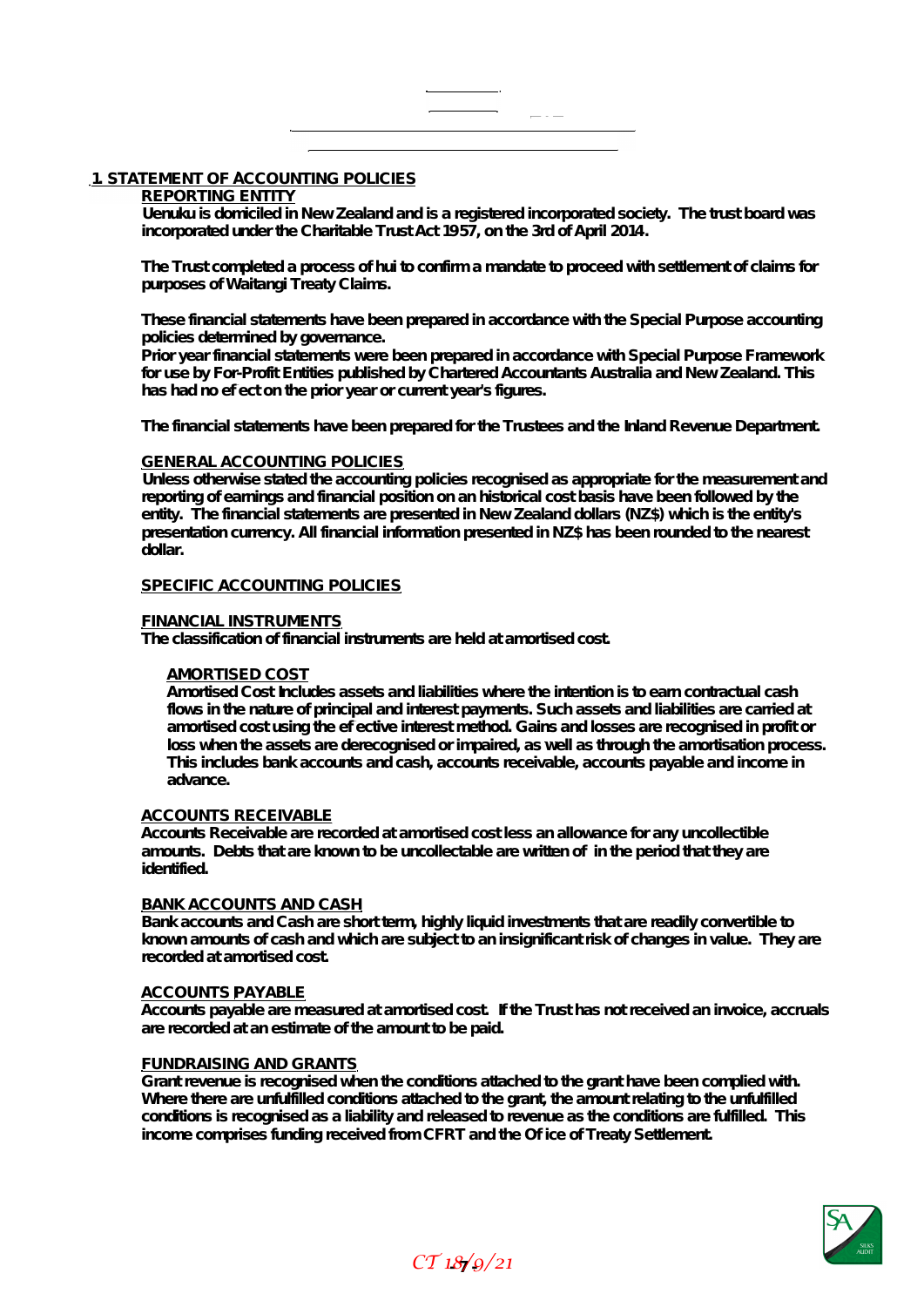# UENUKU RAETIHI NOTES TO THE FINANCIAL STATEMENTS FOR THE YEAR ENDED 30 JUNE 2020

# **DONATIONS**

Donations received are included in operating revenue. If particular conditions are attached to a donation that would require it to be repaid if there conditions are not met, then the donation is recorded as a liability until the conditions are satisfied.

Donated goods or services (other than donated assets) are not recognised.

Where significant donated assets are received with useful lives of 12 months or more, and the fair value of the asset is readily obtainable, the donation is recorded at the value of the asset obtained. Where the fair value of the asset is not readily obtainable, the donation is not recorded. Donated assets with useful lives less than 12 months are not recorded.

# LEGAL EXPENSES

There are legal fees owing at balance date which have not been accrued as the entity only recognises them on receipt of invoice. There is specific funding available to the organisation to cover the cost of these fees that is applied for on receipt of invoice

#### GOING CONCERN

These financial statements have been prepared on the basis that the Trust is a going concern.

# PLANT, EQUIPMENT AND DEPRECIATION

Plant and equipment are included at cost less aggregate depreciation provided based on the estimated useful live. Property, plant and equipment that are leased under a specified lease are capitalised and depreciated. The depreciation rates used are shown in the Depreciation Schedule.

# INCOME TAX

The Trust is a For-Profit entity and the taxes payable method is used.

# TAX RECONCILIATION

| Net Profit/(Loss) per Profit & Loss Statement                          | 2,861          |
|------------------------------------------------------------------------|----------------|
| Less Losses utilised 2020<br>Net Profit/(Loss) for Income Tax Purposes | (2,861)<br>nil |
| Income Tax Expense                                                     | nil            |
| Income Tax Asset<br>Tax Refund Due as per RWT paid                     | (22)           |
| Loss Brought Forward from 2019<br>Losses accrued/(utilised) in 2020    | 3,487<br>2,861 |

Loss Carried Forward to 2021 626

# G.S.T.

Uenuku is registered for GST and the financial statements have been prepared on a GST exclusive basis.

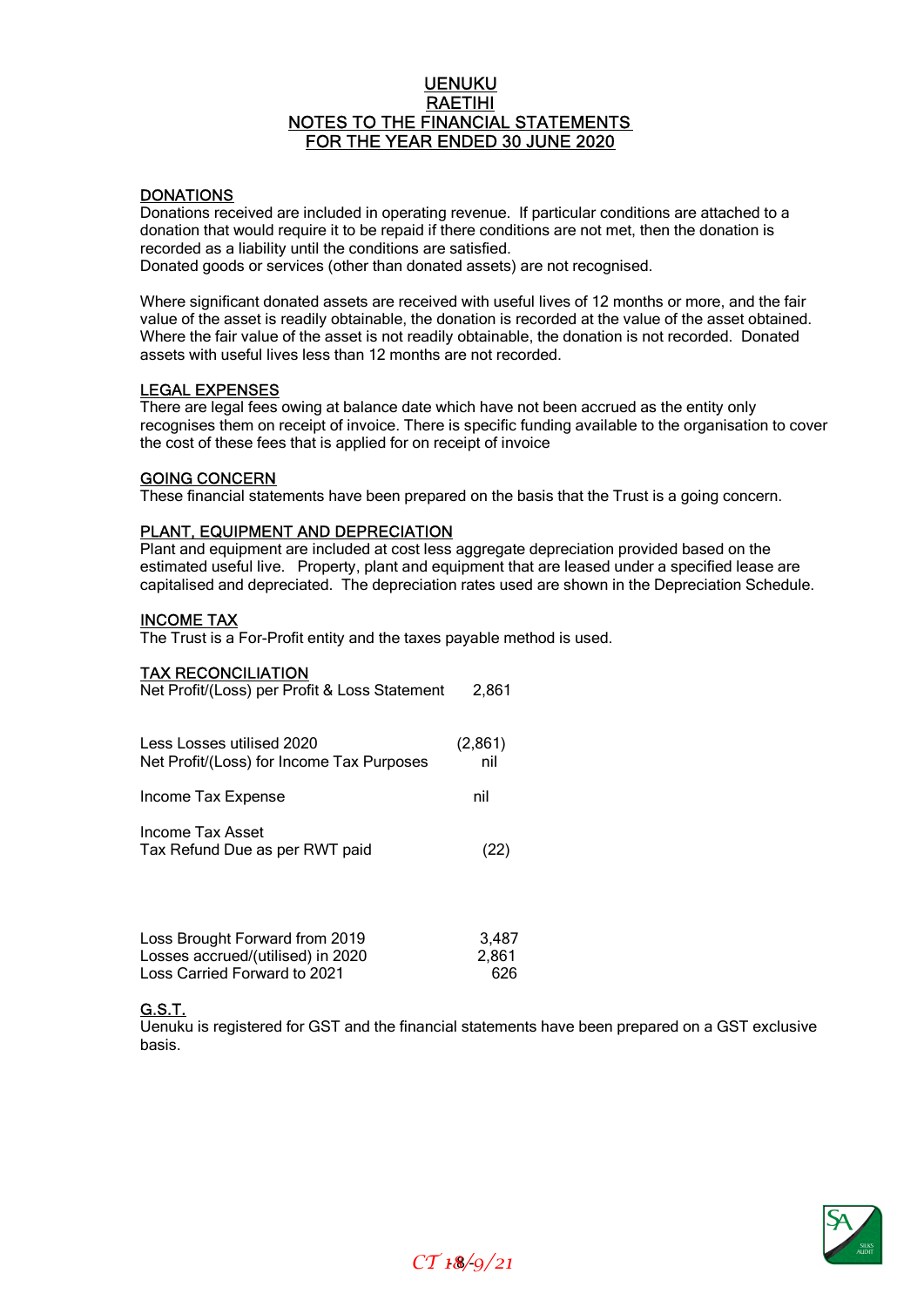# **UENUKU RAETIHI NOTES TO** THE **FINANCIAL STATEMENTS**  FOR THE **YEAR ENDED 30 JUNE 2020**

# **2. CHANGES IN ACCOUNTING POLICIES**

**There have been no changes in accounting policies during the financial year. All policies have been applied on bases consistent with those used in previous years.**

| <b>3. OPERATING LEASE COMMITMENTS</b>         |          |          |
|-----------------------------------------------|----------|----------|
|                                               | 2020     | 2019     |
| <b>Operating Lease Commitments</b>            |          |          |
| Less than one year                            | 23,571   | 6.408    |
| Later than one year and no later than 5 years | 1.767    | 3.888    |
|                                               | \$25,338 | \$10,296 |

#### **4. CONTINGENT LIABILITIES**

**There are no contingent liabilities at year end. (Last year Nil)** 

# **5. COVID 19 PANDEMIC**

**On 11 March 2020 the World Health Organisation declared the outbreak of COVID-19 (a novel Coronavirus) a pandemic. Two weeks later on 26th March 2020, New Zealand increased its COVID-19 alert level to level 4 and a nationwide lock down commenced. As part of this lock down all non-essential business operations were closed.** 

**The trust has continued to operate throughout this period and will adjust its operations as required by on-going Covid-19 interuptions. There is no reason to suggest any adverse affect to the Trust's funding sources and the Trust will continue on a going-concern basis.** 

#### **6. CAPITAL COMMITMENTS**

**There are no capital commitments at year end. (Last year Nil)**

# **7. RELATED PARTIES**

**Remuneration to related parties occurred during the year:** 

|                                                           | 2020     | 2019           |
|-----------------------------------------------------------|----------|----------------|
| Moana Ellis - trustee<br><b>Contractor Payments</b>       | \$42,000 | \$69,850       |
| Paora Haitana - trustee<br><b>Contractor Payments</b>     | \$37,688 | \$39,000       |
| Aiden Gilbert - Chairperson<br><b>Contractor Payments</b> | \$37,688 | $\blacksquare$ |
| Ariana Hawira -<br><b>Contractor Payments</b>             | \$30,250 | ▬              |

# **8. SUBSIDIARIES**

**During the 2018 year, 3 entities were established which the Trust has control. These were the Nga Purapura Tupua Charitable Trust, Te Mano o te Whenua Tupua Charitable Trust and Te Ara Tupua Charitable Trust. No consolidation was required as these entities have not begun operations and no transactions took place.**

#### **9. EVENTS OCCURING AFTER BALANCE DATE**

**There have been on events after balance date.** 

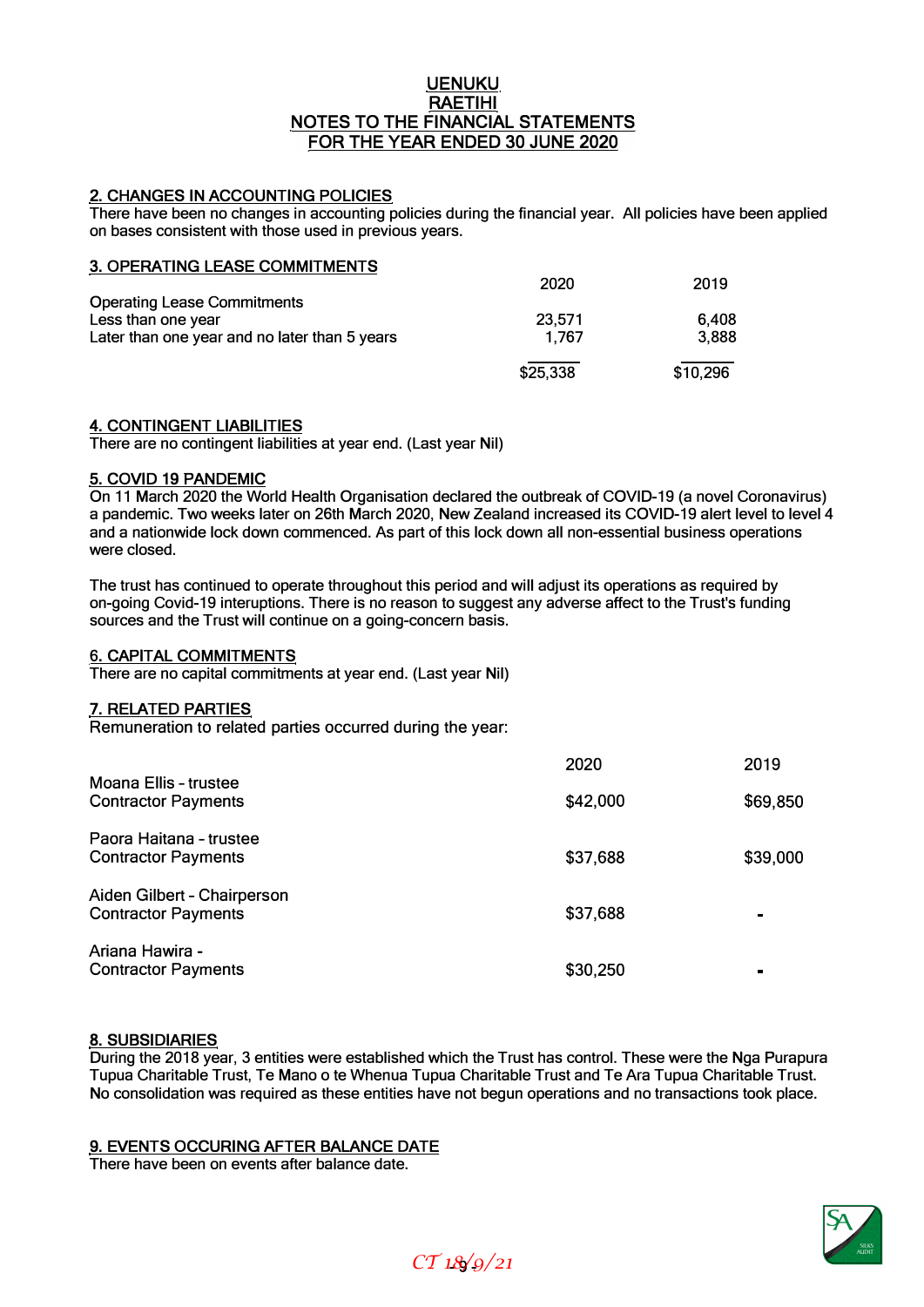| 3,646<br>13,109<br>32,850<br>420<br>72,250<br>72,250<br>$12,445$<br>5,273<br>316,154<br>2,218<br>61,884<br>5,230<br>19,543<br>4,674<br>316,154<br>7,482<br>355<br>30,584<br>5,926<br>227<br>10,878<br>$\frac{91,301}{ }$<br>3,161<br>11,801<br>17.717<br>1,081<br>Total<br>2,915<br>684<br>2,642<br>440<br>614<br>9,450<br>4,506<br>684<br>1,771<br>15,190<br>1,864<br>$\overline{\phantom{a}}$<br>$\mathbf{r}$<br>$\mathbf{I}$<br>$\mathbf{I}$<br>f,<br>$\blacksquare$<br>ı<br>ı<br>Other<br>390<br>- 765<br>3,312<br>1,205<br>886<br>$\frac{156}{56}$<br>3,312<br>681<br>$\mathbf{r}$<br>$\blacksquare$<br>$\blacksquare$<br>ı<br>J.<br>EcoSanctuary<br>Expenses<br>11,760<br>3,458<br>16,629<br>23,400<br>420<br>72,250<br>2,218<br>7,482<br>3,646<br>11,730<br>5,273<br>312,842<br>4,674<br>74,956<br>72,250<br>312,842<br>26,737<br>5,245<br>55,494<br>355<br>10,048<br>$\frac{2}{2}$<br>9,937<br>227<br>3,161<br>1,081<br>Settlement (IDOS)<br>Initialled Deed of<br>Lead Negotiator, Negotiator Fees & Project Manager<br>Mandate Roadshow - Accommodation & Meals<br>Negotiation Team Travel & Accommodation<br>External Hui - Catering and Venue Hire<br>Total Administration - Office Salaries<br>Audit Fees<br>Total Accountant, Accounts, Auditor<br><b>Total Administration - Overheads</b><br>Total Travel and Accommodation<br><b>Administration - Office Salaries</b><br>Mandate Roadshow - Air Fares<br>Mandate Roadshow - Van Hire<br>Hui (BOT etc) catering<br>Accountant, Account, Auditor<br>Mandate Roadshow - Venue<br><b>Administration - Overheads</b><br><b>Travel and Accommodation</b><br>Vehicle Lease & Insurance<br><b>Total Human Resources</b><br><b>UCT Trustees Travel</b><br>Heat Light & Power<br>Accountancy Fees<br>Telephone & Tolls<br>Office Overheads<br>Secretarial Costs |                                                                              |
|-----------------------------------------------------------------------------------------------------------------------------------------------------------------------------------------------------------------------------------------------------------------------------------------------------------------------------------------------------------------------------------------------------------------------------------------------------------------------------------------------------------------------------------------------------------------------------------------------------------------------------------------------------------------------------------------------------------------------------------------------------------------------------------------------------------------------------------------------------------------------------------------------------------------------------------------------------------------------------------------------------------------------------------------------------------------------------------------------------------------------------------------------------------------------------------------------------------------------------------------------------------------------------------------------------------------------------------------------------------------------------------------------------------------------------------------------------------------------------------------------------------------------------------------------------------------------------------------------------------------------------------------------------------------------------------------------------------------------------------------------------------------------------------------------------------------------|------------------------------------------------------------------------------|
|                                                                                                                                                                                                                                                                                                                                                                                                                                                                                                                                                                                                                                                                                                                                                                                                                                                                                                                                                                                                                                                                                                                                                                                                                                                                                                                                                                                                                                                                                                                                                                                                                                                                                                                                                                                                                       | Total<br>EcoSanctuary<br>Expenses<br>Settlement (IDOS)<br>Initialled Deed of |
|                                                                                                                                                                                                                                                                                                                                                                                                                                                                                                                                                                                                                                                                                                                                                                                                                                                                                                                                                                                                                                                                                                                                                                                                                                                                                                                                                                                                                                                                                                                                                                                                                                                                                                                                                                                                                       | Advertising<br>747<br>2,278                                                  |
|                                                                                                                                                                                                                                                                                                                                                                                                                                                                                                                                                                                                                                                                                                                                                                                                                                                                                                                                                                                                                                                                                                                                                                                                                                                                                                                                                                                                                                                                                                                                                                                                                                                                                                                                                                                                                       | Panui<br>8,335<br>1,426<br>$\hat{\mathbf{I}}$<br>743                         |
|                                                                                                                                                                                                                                                                                                                                                                                                                                                                                                                                                                                                                                                                                                                                                                                                                                                                                                                                                                                                                                                                                                                                                                                                                                                                                                                                                                                                                                                                                                                                                                                                                                                                                                                                                                                                                       | nternal<br>562<br>6,250                                                      |
|                                                                                                                                                                                                                                                                                                                                                                                                                                                                                                                                                                                                                                                                                                                                                                                                                                                                                                                                                                                                                                                                                                                                                                                                                                                                                                                                                                                                                                                                                                                                                                                                                                                                                                                                                                                                                       | Hui A Iwi - AGM<br>9,561<br>3,281<br>3,281                                   |
|                                                                                                                                                                                                                                                                                                                                                                                                                                                                                                                                                                                                                                                                                                                                                                                                                                                                                                                                                                                                                                                                                                                                                                                                                                                                                                                                                                                                                                                                                                                                                                                                                                                                                                                                                                                                                       | Other Hui<br>$\frac{17,491}{2,730}$<br>16,450<br>3,478<br>8,320              |
|                                                                                                                                                                                                                                                                                                                                                                                                                                                                                                                                                                                                                                                                                                                                                                                                                                                                                                                                                                                                                                                                                                                                                                                                                                                                                                                                                                                                                                                                                                                                                                                                                                                                                                                                                                                                                       | $\mathbf{I}$<br>1,651<br>9,666                                               |
|                                                                                                                                                                                                                                                                                                                                                                                                                                                                                                                                                                                                                                                                                                                                                                                                                                                                                                                                                                                                                                                                                                                                                                                                                                                                                                                                                                                                                                                                                                                                                                                                                                                                                                                                                                                                                       | $\blacksquare$                                                               |
|                                                                                                                                                                                                                                                                                                                                                                                                                                                                                                                                                                                                                                                                                                                                                                                                                                                                                                                                                                                                                                                                                                                                                                                                                                                                                                                                                                                                                                                                                                                                                                                                                                                                                                                                                                                                                       | Rent<br>23,400<br>$\mathbf{r}$<br>13,950                                     |
|                                                                                                                                                                                                                                                                                                                                                                                                                                                                                                                                                                                                                                                                                                                                                                                                                                                                                                                                                                                                                                                                                                                                                                                                                                                                                                                                                                                                                                                                                                                                                                                                                                                                                                                                                                                                                       |                                                                              |
|                                                                                                                                                                                                                                                                                                                                                                                                                                                                                                                                                                                                                                                                                                                                                                                                                                                                                                                                                                                                                                                                                                                                                                                                                                                                                                                                                                                                                                                                                                                                                                                                                                                                                                                                                                                                                       | $\frac{4,836}{88,257}$<br><u>diorb</u><br>$\frac{2,842}{48,981}$             |
|                                                                                                                                                                                                                                                                                                                                                                                                                                                                                                                                                                                                                                                                                                                                                                                                                                                                                                                                                                                                                                                                                                                                                                                                                                                                                                                                                                                                                                                                                                                                                                                                                                                                                                                                                                                                                       | Office Salaries<br>97,600<br>ı.<br>58,350                                    |
|                                                                                                                                                                                                                                                                                                                                                                                                                                                                                                                                                                                                                                                                                                                                                                                                                                                                                                                                                                                                                                                                                                                                                                                                                                                                                                                                                                                                                                                                                                                                                                                                                                                                                                                                                                                                                       | 97,600<br>58,350                                                             |
|                                                                                                                                                                                                                                                                                                                                                                                                                                                                                                                                                                                                                                                                                                                                                                                                                                                                                                                                                                                                                                                                                                                                                                                                                                                                                                                                                                                                                                                                                                                                                                                                                                                                                                                                                                                                                       | 17,861<br>J,<br>7,479                                                        |
|                                                                                                                                                                                                                                                                                                                                                                                                                                                                                                                                                                                                                                                                                                                                                                                                                                                                                                                                                                                                                                                                                                                                                                                                                                                                                                                                                                                                                                                                                                                                                                                                                                                                                                                                                                                                                       | $\blacksquare$                                                               |
|                                                                                                                                                                                                                                                                                                                                                                                                                                                                                                                                                                                                                                                                                                                                                                                                                                                                                                                                                                                                                                                                                                                                                                                                                                                                                                                                                                                                                                                                                                                                                                                                                                                                                                                                                                                                                       | 5,158<br>23,019<br>7,479                                                     |
|                                                                                                                                                                                                                                                                                                                                                                                                                                                                                                                                                                                                                                                                                                                                                                                                                                                                                                                                                                                                                                                                                                                                                                                                                                                                                                                                                                                                                                                                                                                                                                                                                                                                                                                                                                                                                       | <b>Human Resources</b><br>367,627<br>23,200<br>189,000                       |
|                                                                                                                                                                                                                                                                                                                                                                                                                                                                                                                                                                                                                                                                                                                                                                                                                                                                                                                                                                                                                                                                                                                                                                                                                                                                                                                                                                                                                                                                                                                                                                                                                                                                                                                                                                                                                       | 367,627<br>23,200<br>189,000                                                 |
|                                                                                                                                                                                                                                                                                                                                                                                                                                                                                                                                                                                                                                                                                                                                                                                                                                                                                                                                                                                                                                                                                                                                                                                                                                                                                                                                                                                                                                                                                                                                                                                                                                                                                                                                                                                                                       | 15,412<br>635<br>10,240                                                      |
|                                                                                                                                                                                                                                                                                                                                                                                                                                                                                                                                                                                                                                                                                                                                                                                                                                                                                                                                                                                                                                                                                                                                                                                                                                                                                                                                                                                                                                                                                                                                                                                                                                                                                                                                                                                                                       | Vehicle Hire                                                                 |
|                                                                                                                                                                                                                                                                                                                                                                                                                                                                                                                                                                                                                                                                                                                                                                                                                                                                                                                                                                                                                                                                                                                                                                                                                                                                                                                                                                                                                                                                                                                                                                                                                                                                                                                                                                                                                       | $\mathbf{I}$<br>662                                                          |
|                                                                                                                                                                                                                                                                                                                                                                                                                                                                                                                                                                                                                                                                                                                                                                                                                                                                                                                                                                                                                                                                                                                                                                                                                                                                                                                                                                                                                                                                                                                                                                                                                                                                                                                                                                                                                       | 9,237<br>8,358<br>$\hat{\mathbf{I}}$<br>8,358                                |
|                                                                                                                                                                                                                                                                                                                                                                                                                                                                                                                                                                                                                                                                                                                                                                                                                                                                                                                                                                                                                                                                                                                                                                                                                                                                                                                                                                                                                                                                                                                                                                                                                                                                                                                                                                                                                       | 5,634<br>1,370                                                               |
|                                                                                                                                                                                                                                                                                                                                                                                                                                                                                                                                                                                                                                                                                                                                                                                                                                                                                                                                                                                                                                                                                                                                                                                                                                                                                                                                                                                                                                                                                                                                                                                                                                                                                                                                                                                                                       | 11,370<br>2,215<br>2,373                                                     |
|                                                                                                                                                                                                                                                                                                                                                                                                                                                                                                                                                                                                                                                                                                                                                                                                                                                                                                                                                                                                                                                                                                                                                                                                                                                                                                                                                                                                                                                                                                                                                                                                                                                                                                                                                                                                                       | 11,178<br>696<br>$\overline{201}$<br>3,867<br>3,354                          |
|                                                                                                                                                                                                                                                                                                                                                                                                                                                                                                                                                                                                                                                                                                                                                                                                                                                                                                                                                                                                                                                                                                                                                                                                                                                                                                                                                                                                                                                                                                                                                                                                                                                                                                                                                                                                                       | $\frac{8,131}{69,320}$<br>4.851<br>31,069                                    |



*CT 18/9/21*

 $\overline{a}$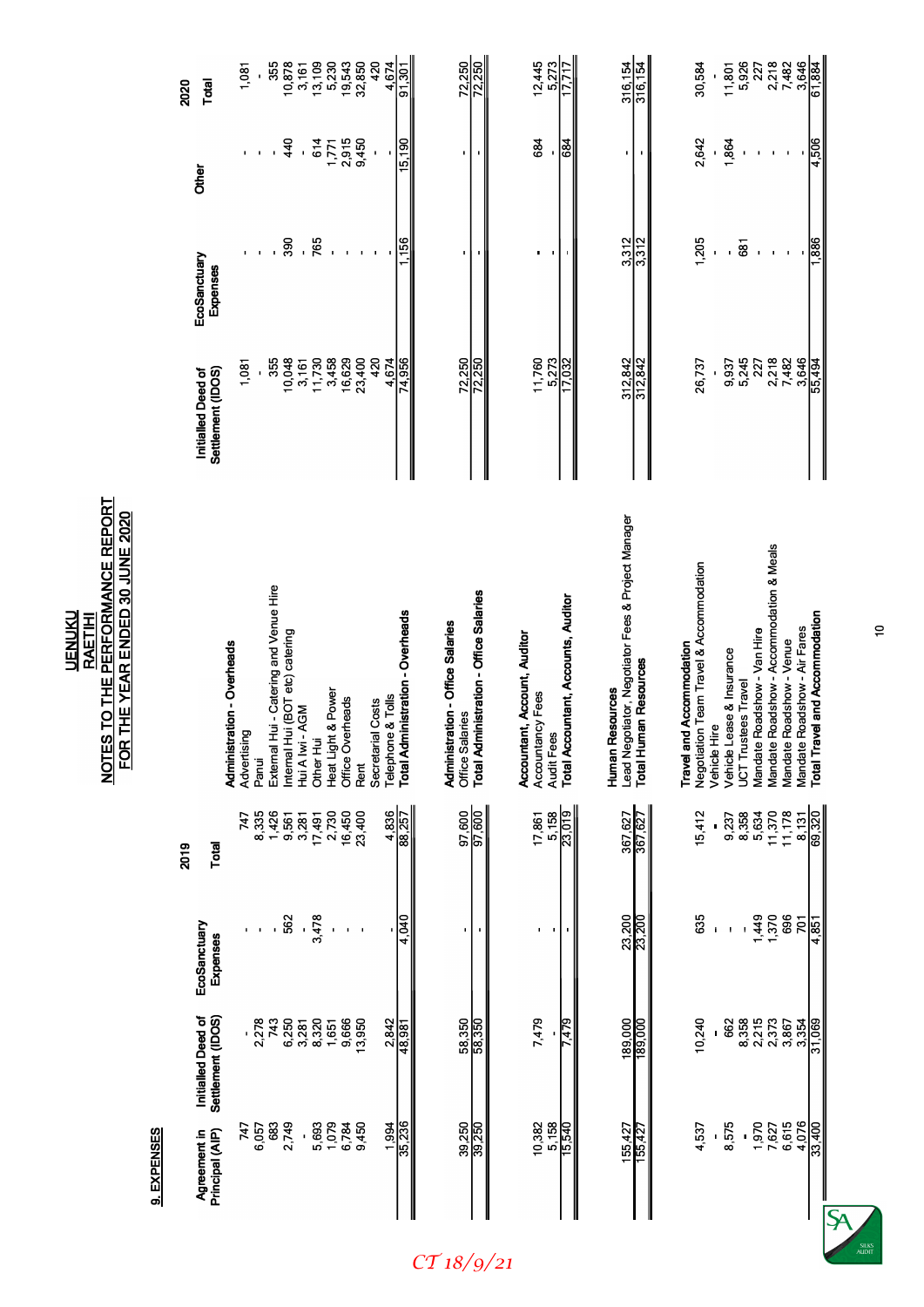**UENUKU RAETIHI NOTES TO THE PERFORMANCE REPORT FOR THE YEAR ENDED 30 JUNE 2020** 

> **Q FXPFNSFS 9.EXPENSES**

| 2020        | Total                                   | $\frac{17,140}{17,074}$                                                          | 80,552<br>80,552                                                                                             | 116<br>219<br>2,850<br>234,645<br>231,460                                                                                                                                                                         | 909,559<br>842                        |
|-------------|-----------------------------------------|----------------------------------------------------------------------------------|--------------------------------------------------------------------------------------------------------------|-------------------------------------------------------------------------------------------------------------------------------------------------------------------------------------------------------------------|---------------------------------------|
|             | Other                                   | 2,110<br>8,674<br>$\frac{10,784}{ }$                                             |                                                                                                              | 95,398<br>2,850<br>116<br>$\frac{4}{5}$<br>92,417                                                                                                                                                                 | 842<br>127,404                        |
|             | EcoSanctuary<br>Expenses                |                                                                                  |                                                                                                              | 106,840<br>106,840                                                                                                                                                                                                | 113,193                               |
|             | Settlement (IDOS)<br>Initialled Deed of | 8,400<br>15,030<br>23,430                                                        | 14,389<br>66,163<br>80,552                                                                                   | 32,203<br>32,408<br>205<br>$\overline{\phantom{a}}$                                                                                                                                                               | 668,964                               |
|             |                                         | Research Committee Fees<br>Total Governance<br>UCT Trustees - Fees<br>Governance | Legal Advisor - Fees<br>Strategic Advisor - Fees<br>Total Specialist Advice Costs<br>Specialist Advice Costs | <b>Other Project Expenses</b><br>Consultation Costs - Submissions<br>Other Expenses<br>T <b>otal Other Project Expenses</b><br>Capacity Building Costs<br>Consultant Fees<br>Fees and Permits<br><b>Materials</b> | <b>Total Expenses</b><br>Depreciation |
| 2019        | Total                                   | 9,822<br>$\frac{6,300}{16,122}$                                                  | 39,056<br>64,386<br>25,330                                                                                   | 60<br>43,033<br>42,973<br>ï                                                                                                                                                                                       | 770,648<br>1,284                      |
|             | EcoSanctuary<br>Expenses                |                                                                                  | ı                                                                                                            | 60<br>40,229<br>40,289                                                                                                                                                                                            | 72,380                                |
|             | Initialled Deed of<br>Settlement (IDOS) | $1,966$<br>$4,700$<br>$6,166$                                                    |                                                                                                              | 2,744<br>2,744                                                                                                                                                                                                    | 343,789                               |
| 3. EAFENSES | Agreement in<br>Principal (AIP)         | 7,856<br>2,100<br>9,956                                                          | 39,056<br>25,330<br>64,386                                                                                   |                                                                                                                                                                                                                   | 354,479<br>1,284                      |

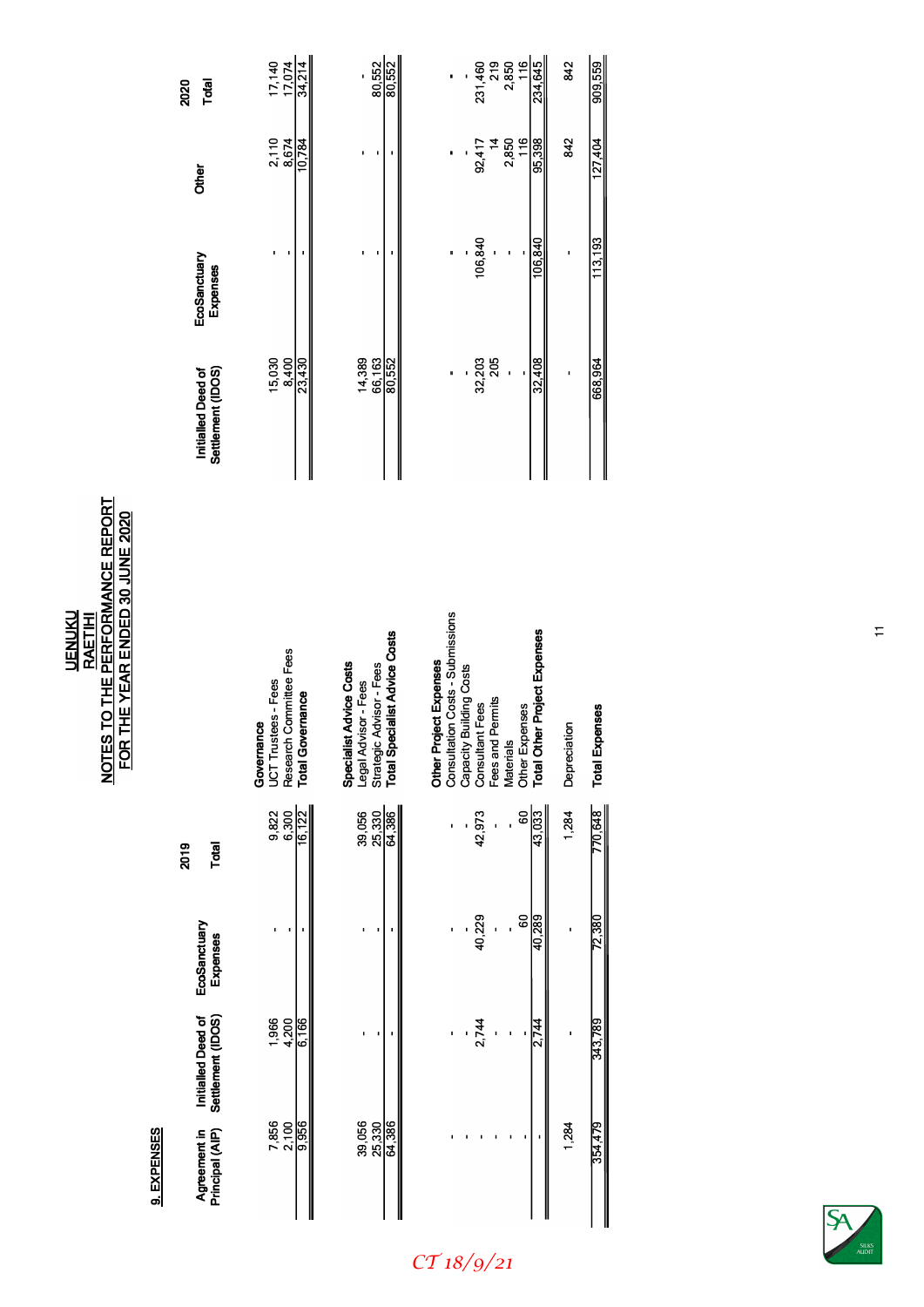

# INDEPENDENT AUDITORS REPORT

To the Trustees of Uenuku Charitable Trust

# Report on the Audit of the Financial Statements

# Opinion

We have audited the financial statements of Uenuku Charitable Trust (the Trust) on pages 2 to 11, which comprise the balance sheet as at 30 June 2020, and the statement of profit or loss, and statement of changes in equity for the year then ended, and notes to the financial statements, including a summary of significant accounting policies.

In our opinion the financial statements of Uenuku Charitable Trust for the year ended 30 June 2020 are prepared, in all material respects, in accordance with Special Purpose accounting policies as determined by governance.

#### Basis for Opinion

We conducted our audit in accordance with International Standards on Auditing (New Zealand) (ISAs (NZ)). Our responsibilities under those standards are further described in the Auditor's Responsibilities for the Audit of the Financial Statements section of our report. We are independent of the Trust in accordance with Professional and Ethical Standard 1 (Revised) Code of Ethics for Assurance Practitioners issued by the New Zealand Auditing and Assurance Standards Board and the International Ethics Standards Board for Accountants' Code of Ethics for Professional Accountants (IESBA Code), and we have fulfilled our other ethical responsibilities in accordance with these requirements. We believe that the audit evidence we have obtained is sufficient and appropriate to provide a basis for our opinion.

Other than in our capacity as auditor we have no relationship with, or interests in, the Trust.

# Basis of Accounting

Without modifying our opinion, we draw attention to Note 1 to the financial statements, which describes the basis of accounting. The financial statements have been prepared for the Trustees and Inland Revenue Department. As a result, the financial statements may not be suitable for another purpose.

# Emphasis of Matter

At the time of issuing our opinion the law firms providing legal work and assistance to the Trust had not issued there invoices for the work carried out. Whilst the invoices have not been received the transactions would result in an accounts receivable being recognized for the funding of these costs which would not effect the net profit or loss of the Trust. Our opinion has not been modified in respect to this matter.

-12-



PO BOX 7144 156 Guyton Street | WHANGANUI

www.silksaudit.co.nz tanderson@silks.co.nz | ctown@silks.co.nz